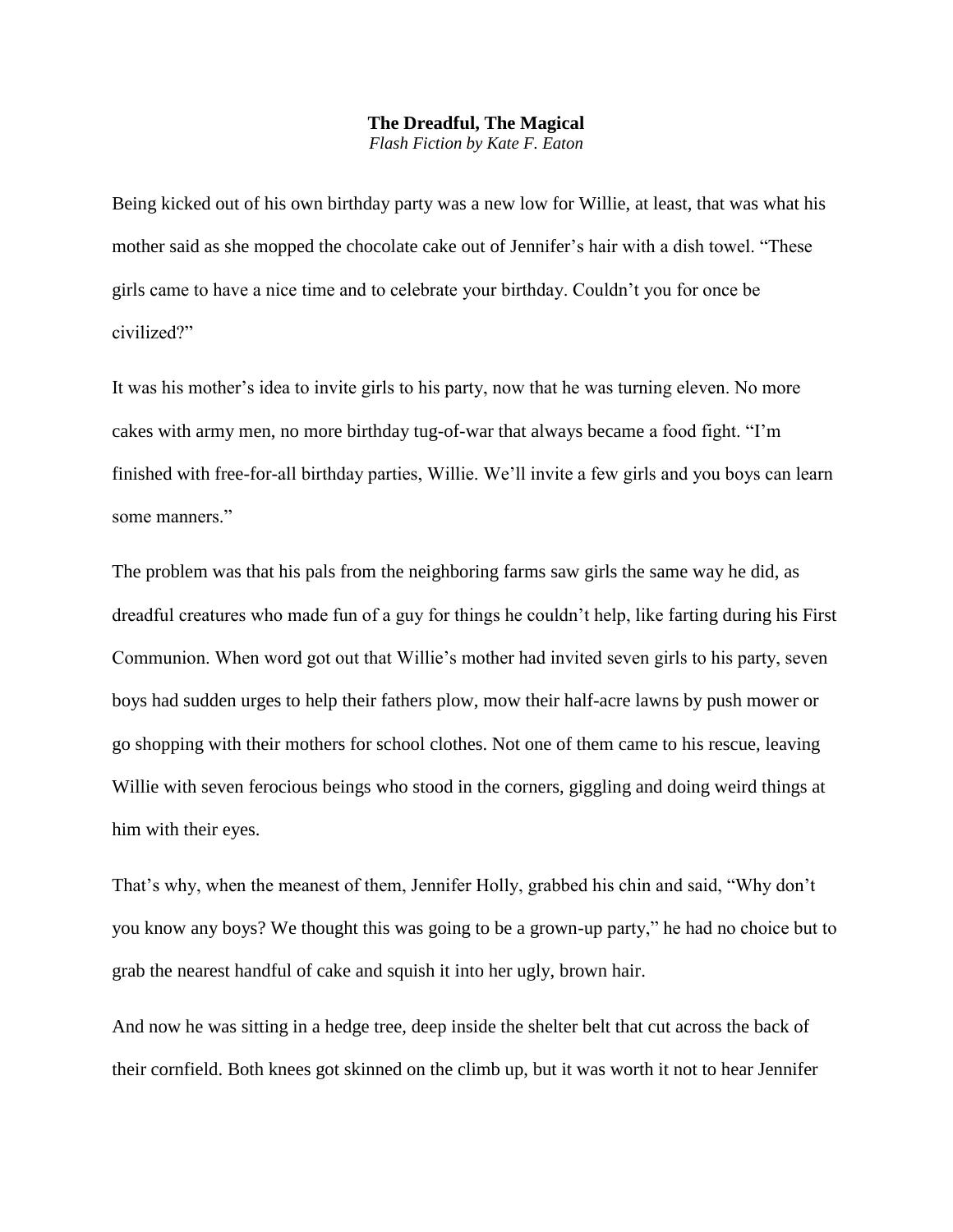crying and his mother hollering. He was just beginning to think about spending the night up there when a rustle, then a scary growl, caught his focus.

It was Demon, the giant, yellow cat someone had dumped along their road years before and that now survived by stealing chickens and the occasional 4-H rabbit from farms in the neighborhood. Willie's older brothers had told him stories about how Demon had jumped down from a hay mow and knocked a farmer to the ground to drink the warm milk that spilled from his bucket, how he had a hundred cat children just as mean as him living in the trees across the creek and how the worst thing that could happen was to get caught up a tree with Demon right below you.

He sat on the scratchy limb, twenty feet above the hissing, green-eyed cat and wished he'd been nicer to Jennifer Holly. The girls might be dreadful, but even a party with all of them and none of his friends was better than being clawed to shreds by Demon. As he was trying to guess how bad he'd be hurt if he jumped and ran for it, a shot rang out from down the shelter belt. Bark flew next to Demon's head and the snarling cat leapt from the tree trunk he'd been starting to climb and tore off into the underbrush.

Willie's older sister, Eileen, fourteen and what his mother called a 'tomboy', stepped out from behind a big pine and motioned after Demon with her twenty-two squirrel rifle. "Stupid cat. Killed my Andalusian hen I was taking to the state fair. You out here hiding from Momma and those girls?"

He was still shaking from his near-death experience with Demon, but he managed to shrug. "Why'd she have to invite 'em? I just wanted a party with the guys."